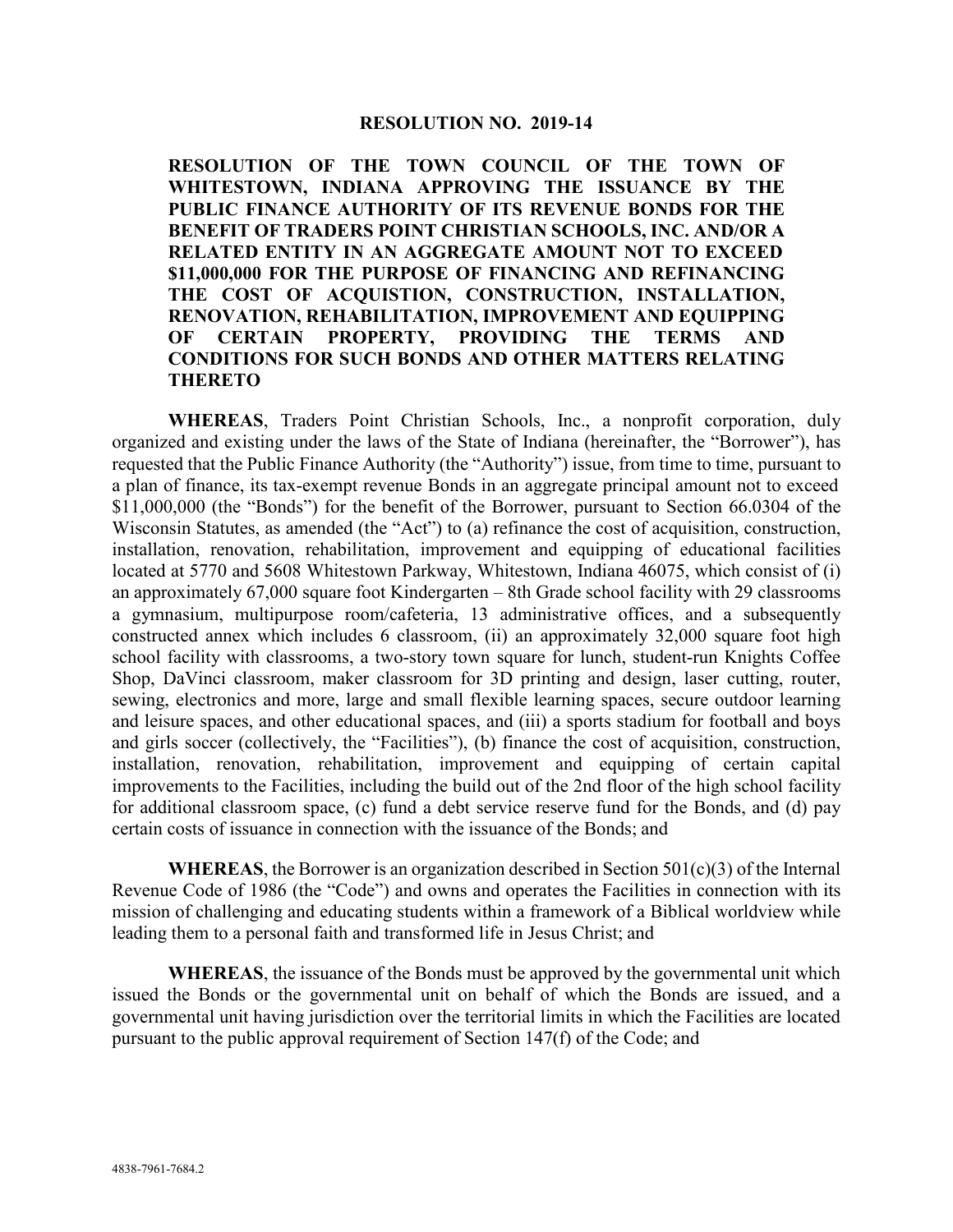**WHEREAS**, the Facilities are located within the territorial limits of the Town of Whitestown (the "Town") and the Town Council of the Town (the "Town Council") is the elected legislative body of the Town and is one of the "applicable elected representative" required to approve the issuance of the Bonds under Section 147(f) of the Code; and

**WHEREAS,** pursuant to Section 66.0304(11)(a) of the Act, prior to their issuance, bonds issued by the Authority must be approved by the governing body or highest ranking executive or administrator of the political jurisdiction within whose boundaries the Facilities are located; and

**WHEREAS**, the Borrower has requested that the Town approve the financing and refinancing of the Facilities and the issuance of the Bonds in order to satisfy the requirements of Section 4 of the Amended and Restated Joint Exercise of Powers Agreement Relating to the Public Finance Authority, dated as of September 28, 2010 (the "Joint Exercise Agreement"), and Section 66.0304(11)(a) of the Act, and for purposes of complying with Section 147(f) of the Code; and

WHEREAS, a public hearing was held by the Town Council on this 14<sup>th</sup> day of May, 2019, at the meeting which commenced at the hour of 7:00 p.m., in the Whitestown Municipal Complex, 6210 Veterans Drive, Whitestown, Indiana 46075 following duly published notice thereof in a newspaper of general circulation in the Town of Whitestown, and all persons desiring to be heard have been heard; and

**WHEREAS**, it is intended that this Resolution shall comply with the public approval requirements of Section 147(f) of the Code; provided, however, that this Resolution is neither intended to nor shall it constitute an approval by the Town Council of the Facilities for any other purpose;

**NOW, THEREFORE, BE IT RESOLVED, DETERMINED AND ORDERED** by the Town Council of the Town of Whitestown, Indiana as follows:

Section 1. The Town Council hereby finds and determines that all of the recitals are true and correct. The Town Council as the "applicable elected representative" of the governmental unit on behalf of which the Bonds will be issued and having jurisdiction over the area in which the Facilities are located, hereby approves the issuance of the Bonds by the Authority, which Bonds are tax-exempt as approved by the Authority in its resolution, in an amount not to exceed \$11,000,000 to finance and refinance the Facilities. It is the purpose and intent of the Town Council that this Resolution constitute approval of the issuance of the Bonds by the Town, which is the governmental unit having jurisdiction over the area in which the Facilities are located, in accordance with Section 66.0304(11)(a) of the Act and Section 4 of the Joint Exercise Agreement. This Resolution shall also constitute "host" approval of the issuance of the Bonds within the meaning of Section 147(f) of the Code; provided, however, that this Resolution shall not constitute an approval by the Town Council of the Facilities for any other purposes, nor does it constitute an approval of the underlying credit or financial structure of the Bonds. The Town shall not bear any responsibility for the issuance of the Bonds, the tax-exempt status of the interest on the Bonds, the repayment of the Bonds or any other matter related to the Bonds.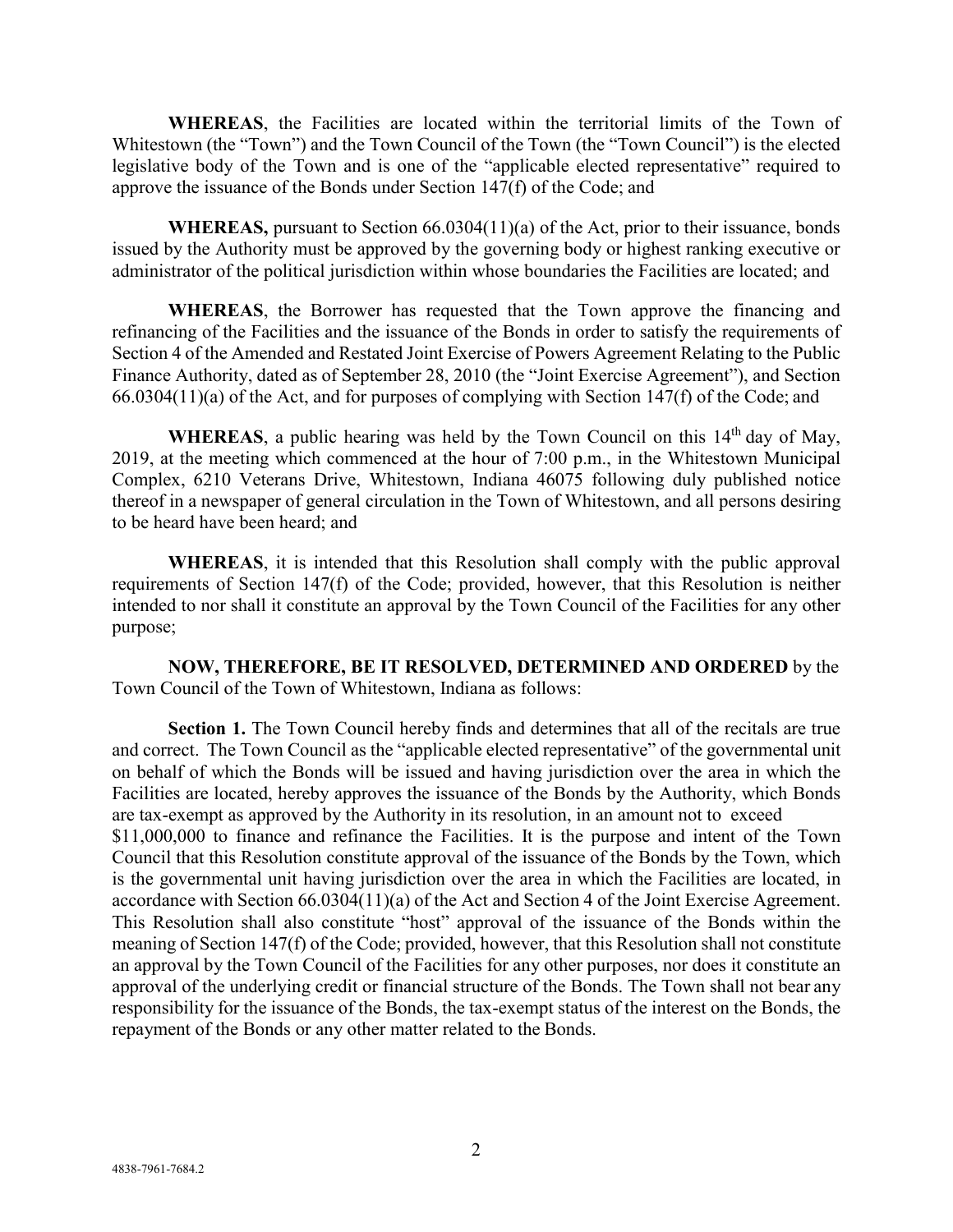**Section 2.** All actions heretofore taken by the officers, employees and agents of the Town with respect to the approval of the issuance of the Bonds are hereby approved, confirmed and ratified, and the officers and employees of the Town and their authorized deputies and agents are hereby authorized and directed, jointly and severally, to do any and all things and to execute and deliver any and all certificates and documents which they or bond counsel may deem necessary or advisable in order to consummate the issuance of the Bonds and otherwise to effectuate the purposes of this Resolution.

**Section 3.** The adoption of this Resolution shall not obligate the Town or any department thereof to (i) provide any financing for the Facilities; (ii) approve any application or request for or take any other action in connection with any planning approval, permit or other action necessary for the acquisition, rehabilitation or operation of the Facilities; or (iii) make any contribution or advance any funds whatsoever to the Authority.

**Section 4.** This Resolution shall take effect from and after its adoption.